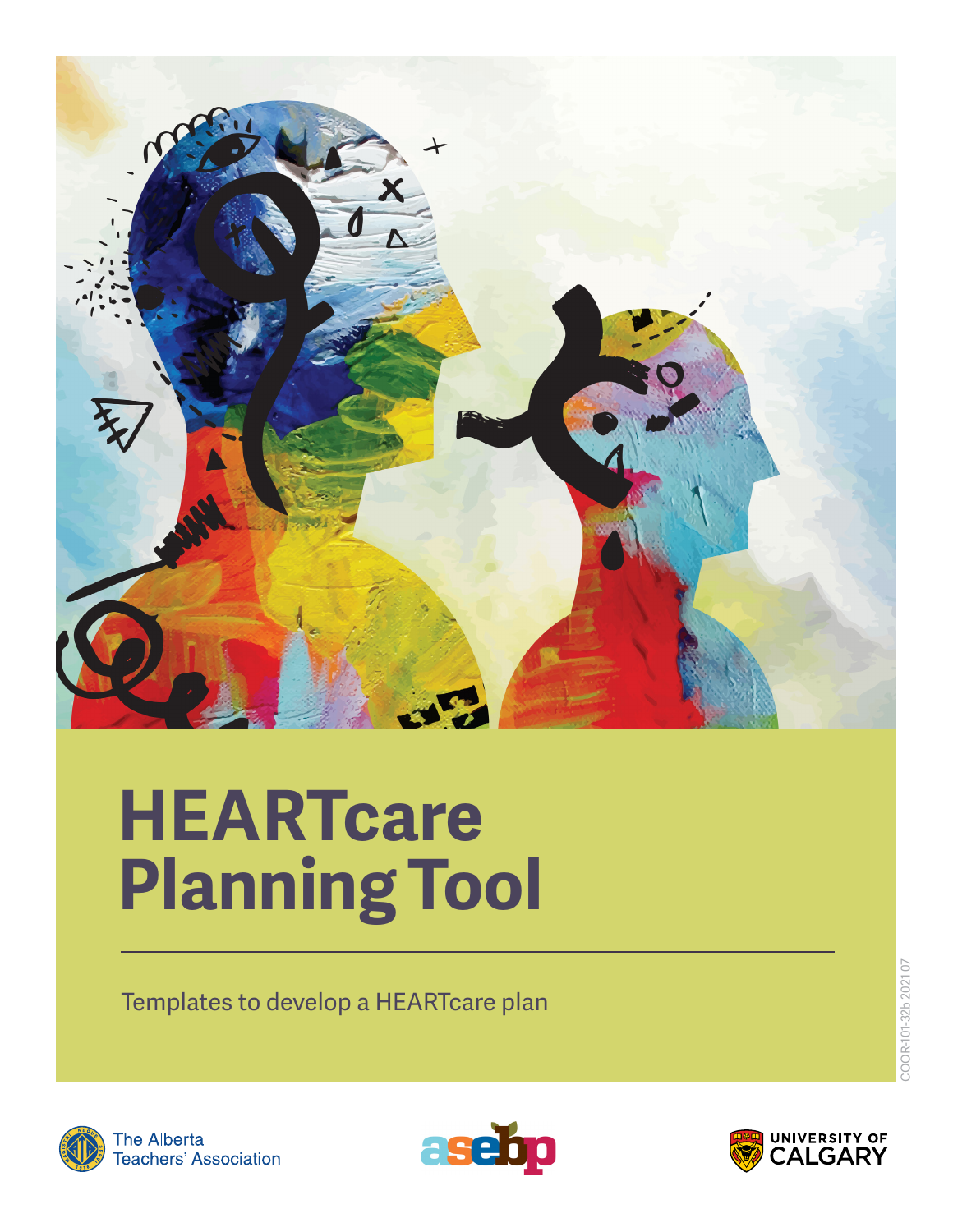| HEARTcare Planning Tool Template |  | ີ |
|----------------------------------|--|---|
|                                  |  |   |

| <b>SCHOOL</b>                                                                                                                                                     |                                                                                                                                                                                | <b>IDEAS, GOALS, PERSONAL STRENGTHS,</b><br><b>AREAS OF GROWTH</b>                                                                                                                                                    |
|-------------------------------------------------------------------------------------------------------------------------------------------------------------------|--------------------------------------------------------------------------------------------------------------------------------------------------------------------------------|-----------------------------------------------------------------------------------------------------------------------------------------------------------------------------------------------------------------------|
| • Workplace culture<br>• Leadership structures<br>(formal/informal)<br>• Local and immediate<br>context<br>• Emotional feeling rules<br>• Resources<br>• Supports | My role and circle of<br>influence is<br>Resources and supports                                                                                                                |                                                                                                                                                                                                                       |
|                                                                                                                                                                   |                                                                                                                                                                                |                                                                                                                                                                                                                       |
| • Collective well-being                                                                                                                                           | Areas of agency                                                                                                                                                                |                                                                                                                                                                                                                       |
| and your ability to exercise agency as an educator                                                                                                                |                                                                                                                                                                                | When you consider your school environment, the resources available, your role within the school                                                                                                                       |
|                                                                                                                                                                   | being realistic about the constraints you face within your school environment.                                                                                                 | 1. Identify how you can contribute to the collective well-being of your school community while also                                                                                                                   |
|                                                                                                                                                                   |                                                                                                                                                                                | 2. Consider the regular interactions you have with other staff at school. How could these be improved<br>or enhanced? Are there times when you should delay interactions with others at school? How will you do this? |
|                                                                                                                                                                   | 3. Are there areas of personal growth you could undertake to contribute to the well-being of<br>your school environment? What supports or mentoring might you need to do this? |                                                                                                                                                                                                                       |
|                                                                                                                                                                   | 4. What are the things about your school environment that are stressful for you?<br>What, if anything, can you do to mitigate those stresses?                                  |                                                                                                                                                                                                                       |
|                                                                                                                                                                   |                                                                                                                                                                                |                                                                                                                                                                                                                       |
|                                                                                                                                                                   |                                                                                                                                                                                |                                                                                                                                                                                                                       |
|                                                                                                                                                                   |                                                                                                                                                                                |                                                                                                                                                                                                                       |
|                                                                                                                                                                   |                                                                                                                                                                                |                                                                                                                                                                                                                       |
|                                                                                                                                                                   |                                                                                                                                                                                |                                                                                                                                                                                                                       |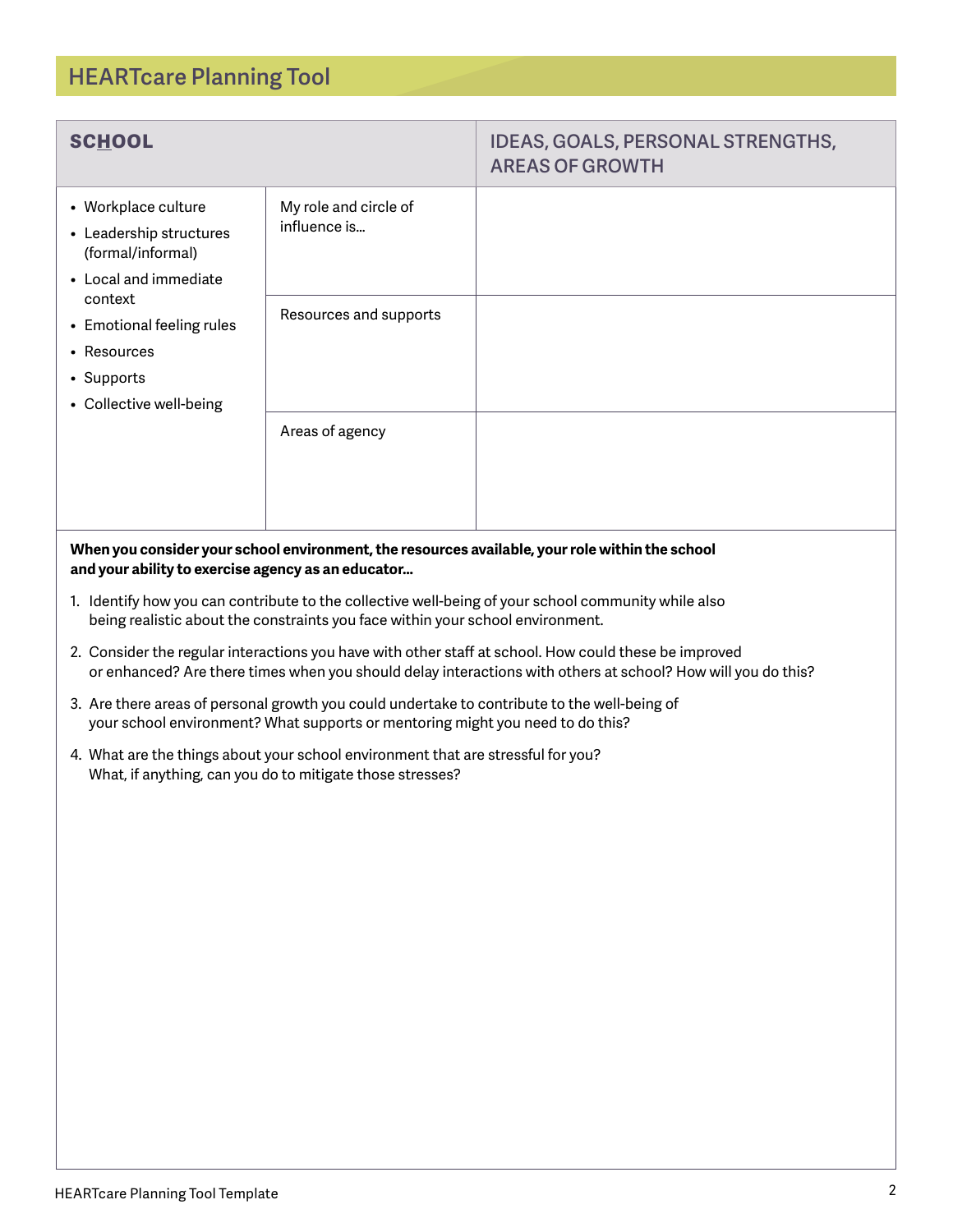| <b>SYSTEM</b>                                                                                                                                                                |                                                                                      | <b>IDEAS, GOALS, PERSONAL STRENGTHS,</b><br><b>AREAS OF GROWTH</b> |
|------------------------------------------------------------------------------------------------------------------------------------------------------------------------------|--------------------------------------------------------------------------------------|--------------------------------------------------------------------|
| • Leadership structures<br>(formal/informal)<br>• Mentorship<br>(formal/informal)<br>• Provincial and                                                                        | My role and circle of<br>influence is                                                |                                                                    |
| community context<br>Resources and supports<br>• Locus of control (power<br>structures)<br>• Influence<br>• Resources<br>• Supports<br>Areas of agency<br>• Policies and law |                                                                                      |                                                                    |
|                                                                                                                                                                              |                                                                                      |                                                                    |
| and your ability to exercise agency as an educator                                                                                                                           | When you consider the education system, the resources available, your role within it |                                                                    |

- 1. What issues create stress for you as an educator? How can you mitigate those stressors?
- 2. Are you in a position to make changes at the system level? How do you exercise your agency and what impact does that have on your sense of well-being?
- 3. How might you work with your colleagues to address changes at the system level that might improve educator well-being?
- 4. What are constraints you experience in fostering change at a system level?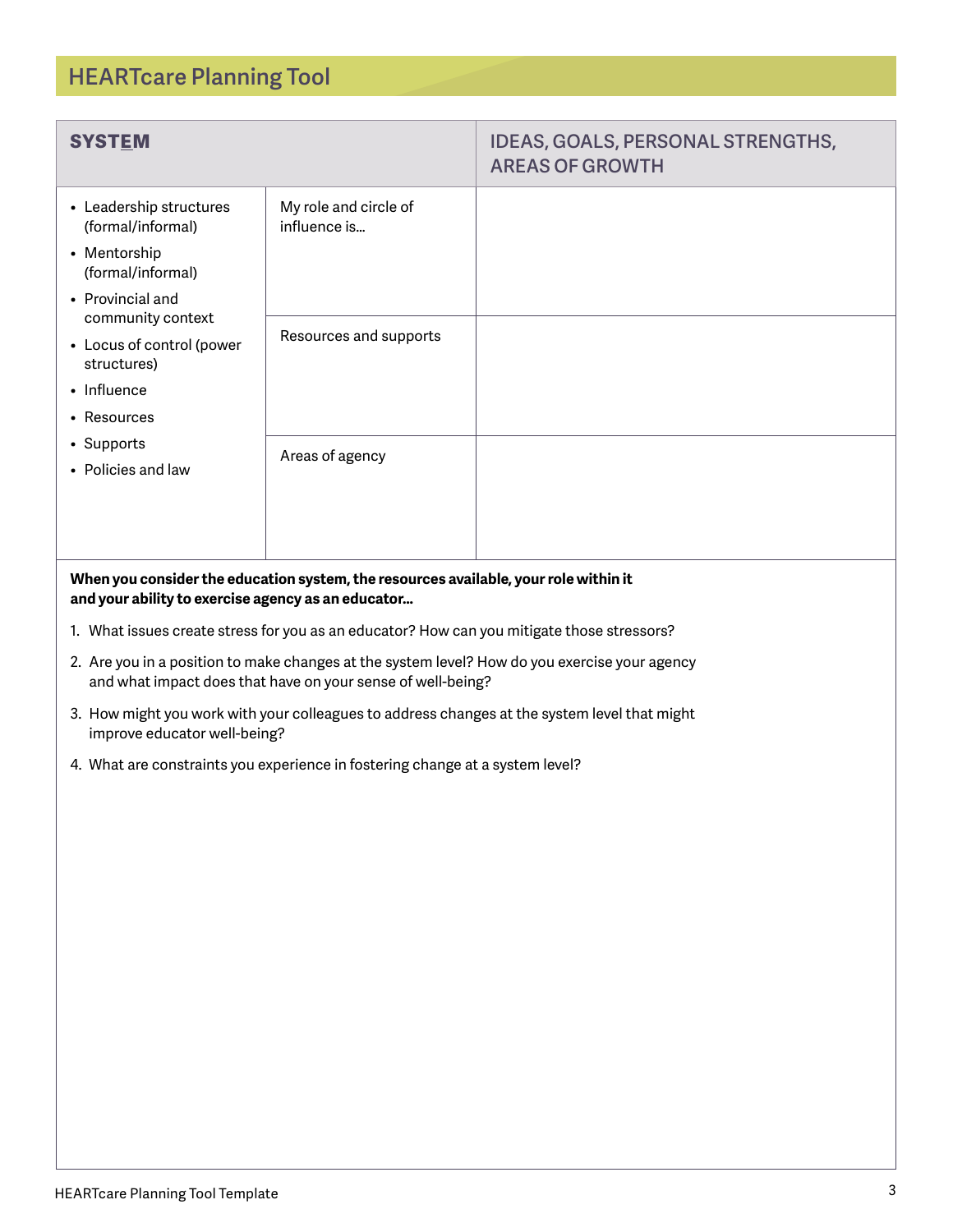| <b>INDIVIDUAL</b>                                                                                                                                                             |                                                          | IDEAS, GOALS, PERSONAL STRENGTHS,<br><b>AREAS OF GROWTH</b> |
|-------------------------------------------------------------------------------------------------------------------------------------------------------------------------------|----------------------------------------------------------|-------------------------------------------------------------|
| • Workplace culture<br>distress<br>• Self-care<br>• Mindfulness<br>• Friends and family<br>• Spiritual/religious<br>community<br>• Physical health<br>• Collective well-being | Sources of stress and                                    |                                                             |
|                                                                                                                                                                               | Roadblocks and challenges<br>(personal and professional) |                                                             |
|                                                                                                                                                                               | Collective well-being                                    |                                                             |

#### **At an individual level, what strategies and supports do you engage to be well…**

- 1. Who is your personal support network? How does this support network help you to be well? Are there aspects to your support network that do not work for you?
- 2. Who belongs to your professional support network? How does this professional support network help you to be well? Are there aspects of your professional support network that do not work for you?
- 3. What do you do to take care of your well-being? Are there times where you find it challenging to maintain your well-being practices? How do you manage this?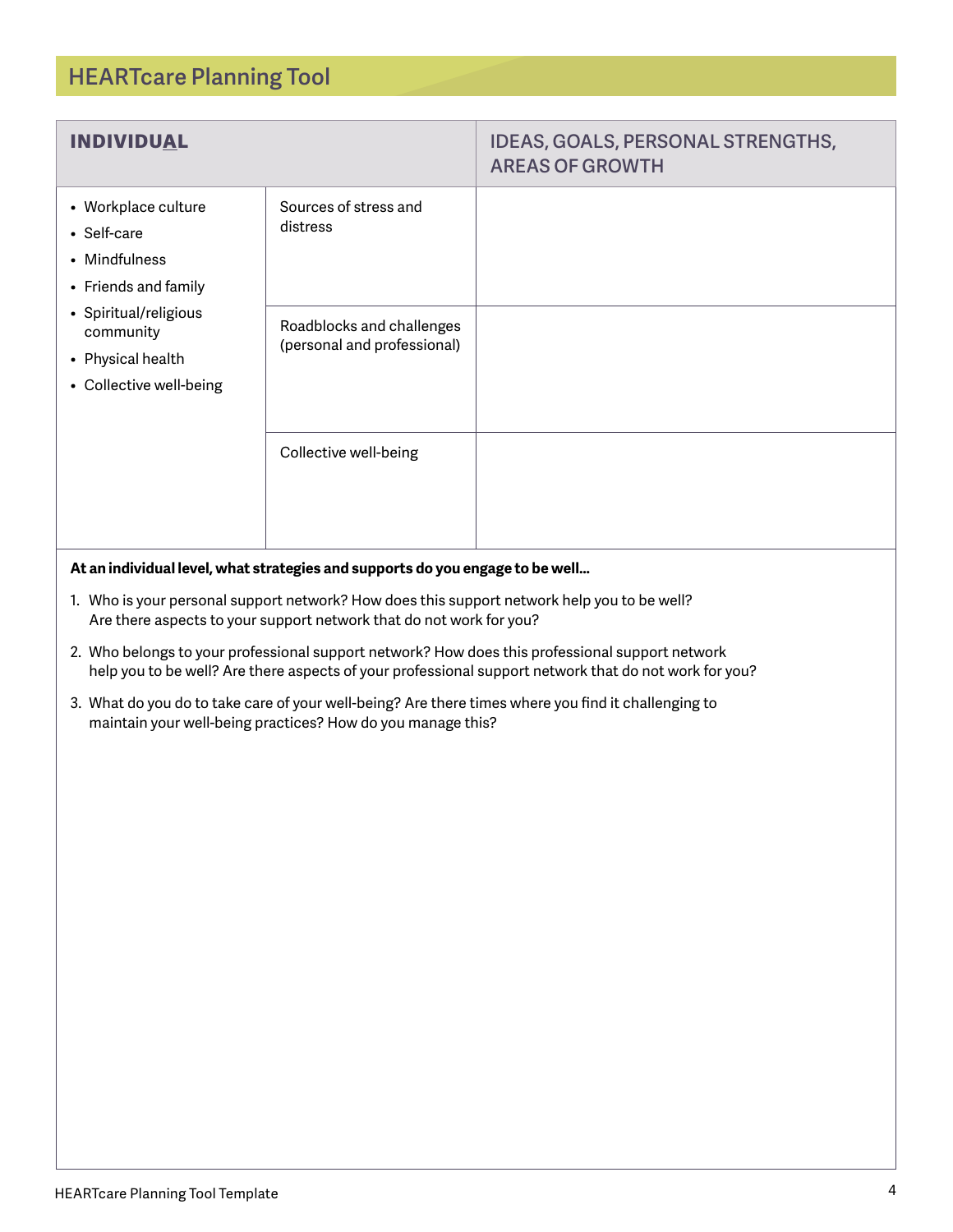| <b>PROFESSIONAL</b>                                                                                                |                  | IDEAS, GOALS, PERSONAL STRENGTHS,<br><b>AREAS OF GROWTH</b> |
|--------------------------------------------------------------------------------------------------------------------|------------------|-------------------------------------------------------------|
| • Expert, trained supports<br>and resources<br>• Mental health experts<br>• Family doctor                          | Key contacts     |                                                             |
| • Benefits plan provider<br>• Professional association/<br>governing bodies<br>• Collective agreements<br>• Stigma | <b>Resources</b> |                                                             |
| • Career planning                                                                                                  | Supports         |                                                             |
|                                                                                                                    |                  |                                                             |

## **Reflections on Stigma in Educational Workplaces**

- 1. What are the barriers to accessing professional support in your context?
- 2. What are the supports you can access at times of emotional distress?